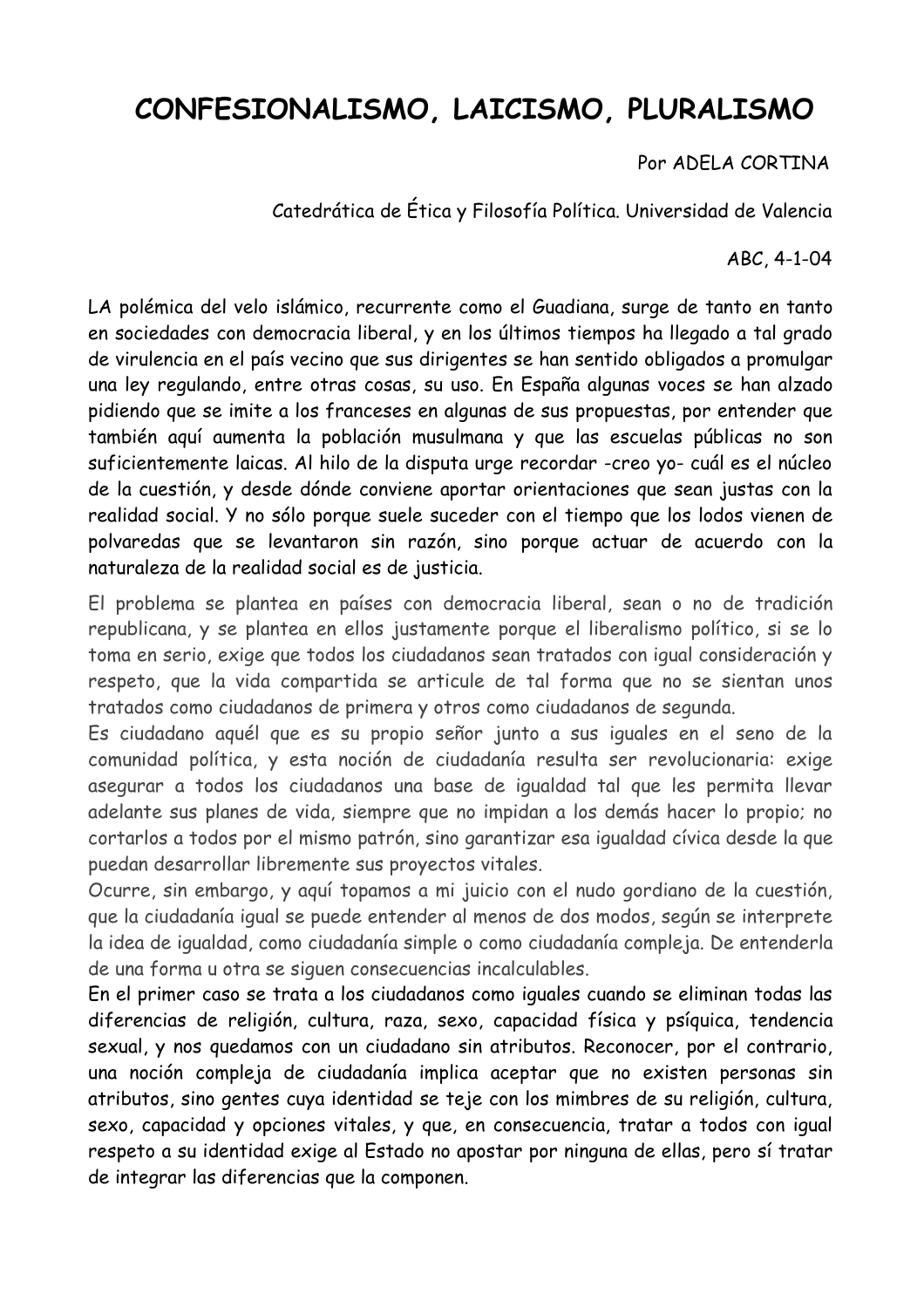Entender la ciudadanía al modo simplista implica esforzarse por borrar las diferencias en la vida pública, mientras que entenderla como compleja exige intentar gestionar la diversidad, articulándola.

En lo que hace a la religión en concreto, históricamente se han ido perfilando -a mi juicio- tres modelos de Estado, dos de los cuales optan por el simplismo, por eliminar diversidades que dificultan la gestión de la vida pública, y son el modelo confesional y el laicista, mientras que el tercero asume que la realidad social es compleja y como compleja hay que tratarla. Es el Estado laico, que se esfuerza por gestionar una sociedad pluralista.

En efecto, el Estado confesional se compromete oficialmente con una religión determinada, con lo cual quienes optan por ella son tratados como ciudadanos de primera y los demás quedan relegados al papel de ciudadanos de segunda. Pero lo mismo ocurre con el Estado laicista, aunque en versión contraria, que se empeña en borrar de la vida pública cualquier símbolo religioso, como si fuera algo obsceno que hay que recluir en la vida privada, condenando a los creyentes de distintas religiones a la ciudadanía de segunda división. Ciertamente, en España hemos vivido décadas de confesionalismo y en los «Países del Este» vivieron décadas de laicismo, y la experiencia no ha sido positiva en ninguno de los dos casos, porque ambos matan la vida al intentar mutilar la diversidad de la realidad social.

Pero existe una tercera forma de Estado, el Estado verdaderamente laico, que no apuesta por una religión determinada ni por borrarlas a todas de la vida pública, sino que intenta articular institucionalmente la vida compartida de tal modo que todos se sientan ciudadanos de primera, sin tener que renunciar a la expresión de sus identidades. Es, creo yo, la forma de Estado coherente con una sociedad pluralista, en que las gentes llevan el bagaje de distintas culturas, lenguas, capacidades desde las que se identifican, pero también de distintas religiones o de ninguna de ellas. Y precisamente porque la identidad se teje desde la diversidad, el Estado laico y la sociedad pluralista asumen como irrenunciable la cuidadosa construcción de una ciudadanía compleja en lo que se refiere a las distintas dimensiones de la identidad personal.

Es ésta sin duda una tarea difícil y delicada, que precisa tanto el concurso del Estado como el de la sociedad civil para llevarse adelante con éxito. Del Estado reguiere neutralidad, no entendida como distanciamiento de todas las creencias, sino como la negativa a optar por una de ellas en detrimento de las demás, pero a la vez como compromiso activo en la labor de articular de tal modo las instituciones públicas que todos los ciudadanos puedan expresar serenamente su identidad. La sociedad civil, por su parte, debería ir incorporando esa virtud central en el mundo pluralista que es el respeto activo, el hábito de respetar activamente las creencias o no creencias religiosas que, aunque no se compartan, sean respetables. No todas las opciones son respetables, sí lo son las que comparten los mínimos de justicia propios de una ética cívica, comprometida con la igual dignidad de las personas.

Privatizar las religiones y las distintas morales no es la solución, porque las gentes tienen derecho a expresar su identidad en público, siempre que no atente contra los